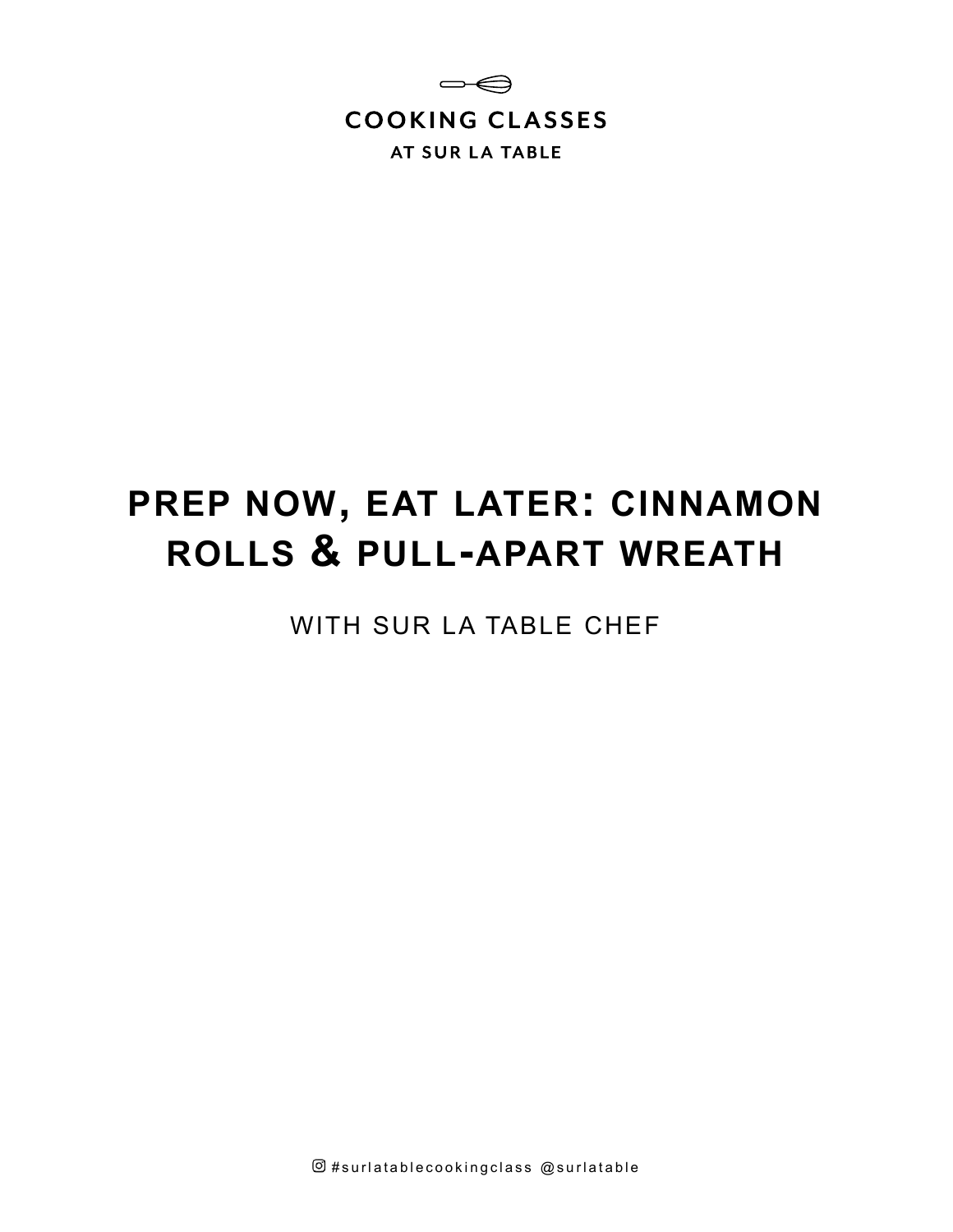# **Ingredient Shopping List**

Below is a list of ingredients you'll need to make the recipes in this packet.

# **Produce**

 $\Box$  1 lemon

# **Dairy**

- □ 4 large eggs
- 10 tablespoons unsalted butter
- $\Box$  1/2 cup whole milk
- $\Box$  1/4 cup heavy whipping cream

# **Pantry Items**

- □ Instant yeast
- □ Granulated sugar
- □ Light brown sugar
- □ Confectioners' sugar
- Honey
- All-purpose flour
- □ Fine kosher salt
- □ Ground cardamom
- Ground cinnamon
- Vegetable oil
- Raspberry jam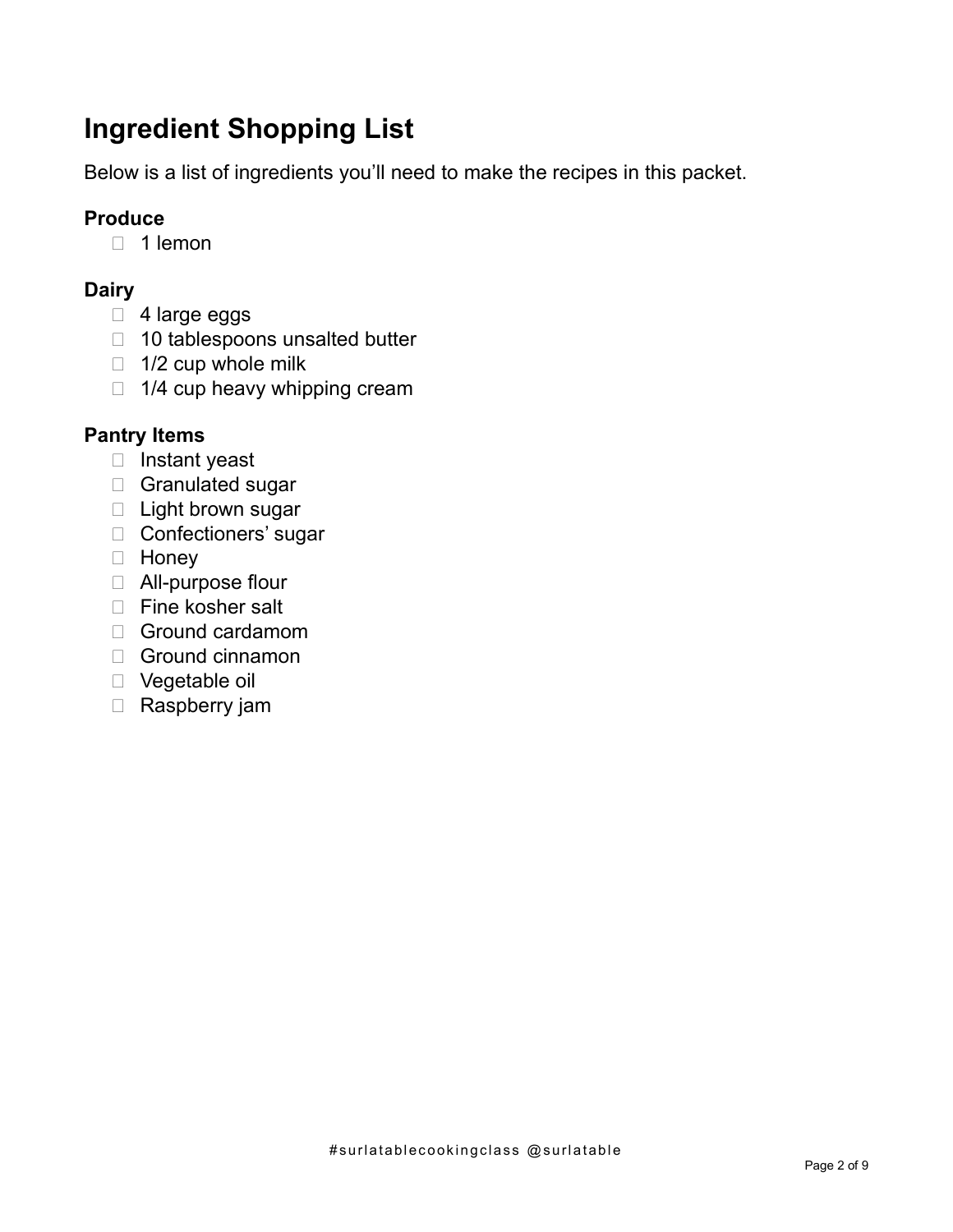# **Equipment Needed**

Below is a list of tools you'll need to make the recipes in this packet.

# **Cutlery**

□ Chef's knife

# **Hand Tools/Gadgets**

- □ Mixing bowls (various sizes)
- $\Box$  Prep bowls (various sizes)
- Whisk
- □ Spatula
- Offset spatula
- Rolling pin
- □ Microplane or citrus zester
- □ Citrus juicer or citrus reamer
- □ Pastry brush
- Bench scraper (optional)

## **Appliances**

 $\Box$  Stand mixer with a dough hook

## **Bakeware**

- $\Box$  Rimmed baking sheet
- $\Box$  8 x 8" square or 8" round baking dish
- $\Box$  2" round cookie cutter or 2" wide drinking glass

## **Other**

- D Plastic wrap
- □ Parchment paper
- □ Unflavored dental floss (optional)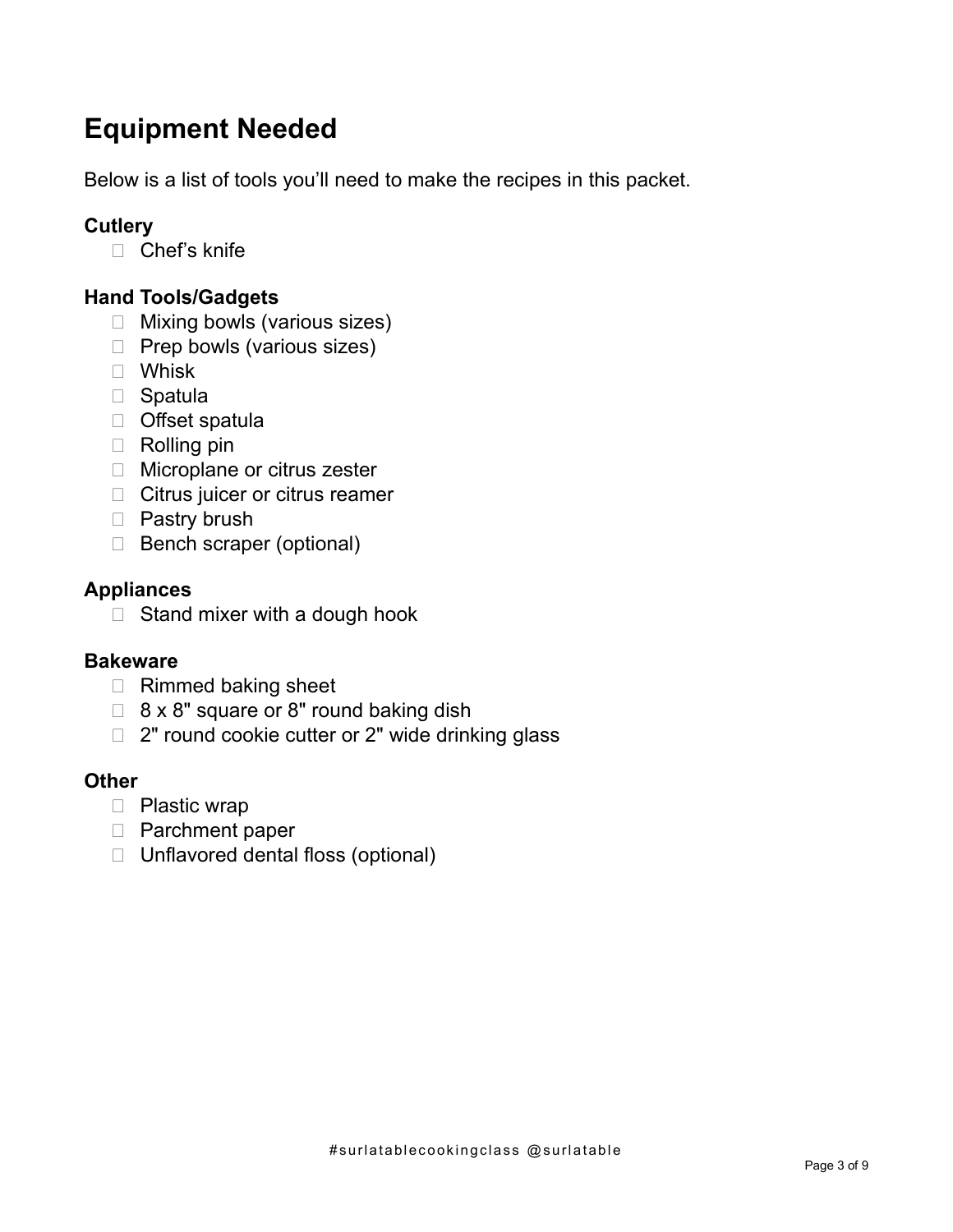# **Pre-Class Mise en Place and Notes**

- Please gather all ingredients prior to class if you will be cooking along.
- It is helpful to organize the ingredients by recipe on rimmed baking sheets.
- Feel free to pre-measure ingredients, but it is not necessary.
- We encourage you to prep all your ingredients before class as it will allow you to have more time to listen and watch the instructor.

# **Yeasted Breakfast Dough**

1. Fully prepare the recipe, place it in an oiled bowl and refrigerate 24 hours before class. You can also make it the day of the class and proof it covered at room temperature 1 hour before class begins.

2. Preheat oven to 350°F.

# **From-Scratch Cinnamon Rolls**

1. Remove butter from the refrigerator 30 minutes before class begins.

**You will prepare the Yeasted Breakfast Dough before class and assemble your cinnamon rolls and raspberry pull-apart wreath during class. You will not be baking either recipe in class. You may bake both recipes immediately after class or freeze to bake at a later time.**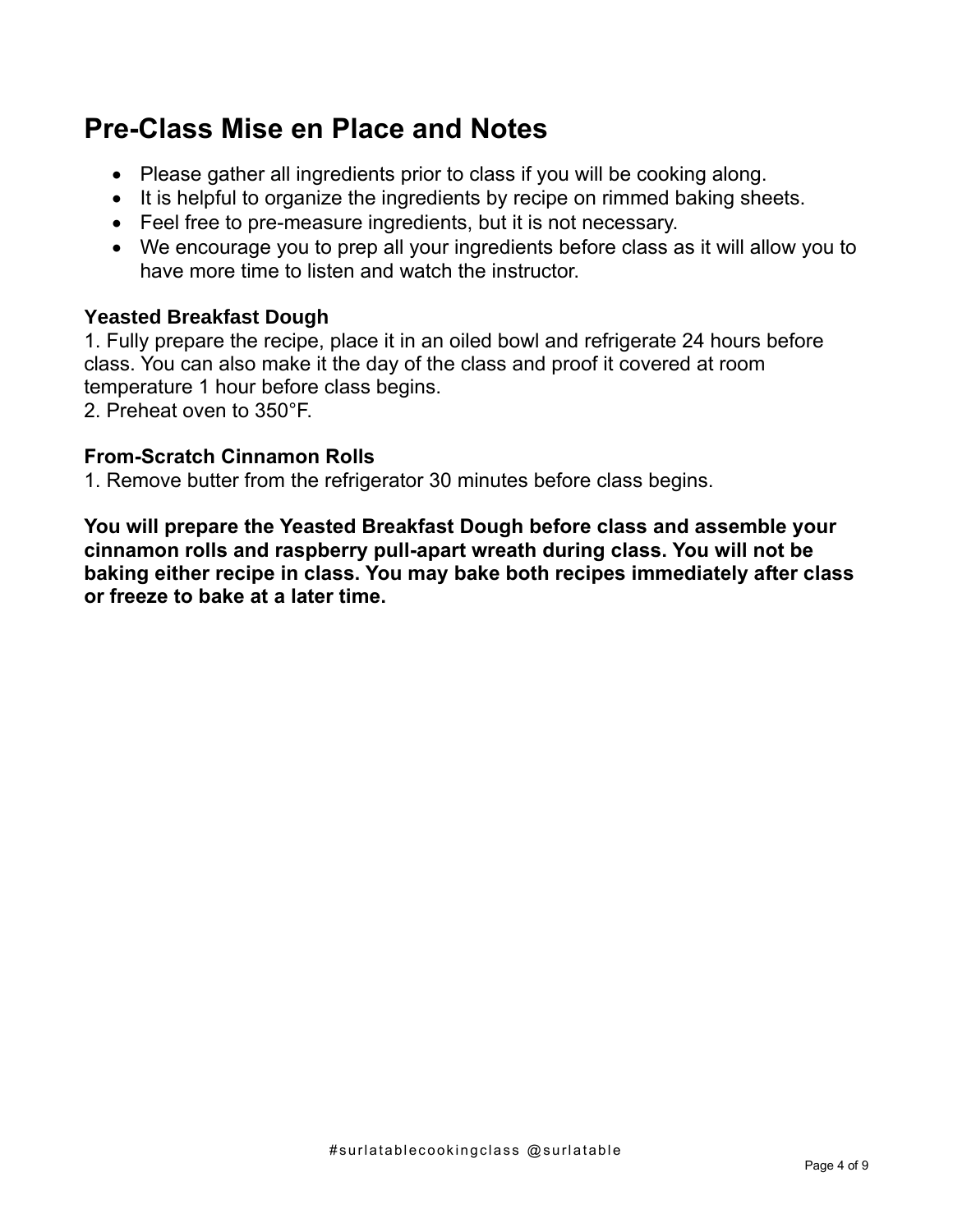## **YEASTED BREAKFAST DOUGH**

#### *Yield: 6 cinnamon rolls and a 7" pull-apart wreath*

This slightly sweetened brioche is a versatile and delicious staple for breakfast baking. Use as your base in cinnamon rolls, braided brioche and decorative wreaths. One full recipe will make a dozen cinnamon rolls or two 7" pull apart wreathes.

#### *Dough:*

 $\frac{1}{2}$ 

*1 1/4 cup warm water (110° to 115°F) 1 tablespoon instant yeast, such as Saf 1 teaspoon granulated sugar 3 large eggs 1 tablespoon honey 4 tablespoons unsalted butter, melted and cooled 4 1/2 cups all-purpose flour, plus more if needed 1 tablespoon fine kosher salt 1 teaspoon ground cardamom (optional) 1 teaspoon vegetable oil*  $\frac{1}{2}$ 

1. *To prepare dough:* To a small bowl, add warm water and sugar and stir to combine. Sprinkle yeast over water, cover with plastic wrap, and let stand until yeast is foamy and begins to release bubbles, about 5 minutes. Stir to dissolve, if necessary.

2. To a small bowl, add eggs, honey and butter; whisk together to combine. Add bloomed yeast water mixture into eggs and with a wooden spoon, stir to combine.

3. To a stand mixer fitted with a dough hook, add flour, salt and cardamon. Mix, on low speed briefly to combine. Turn mixer up to low speed and add yeast mixture. Once yeast mixture is incorporated, turn mixer up to medium speed. Continue to knead with dough hook until dough is smooth, elastic and dough comes together and pulls away from sides of bowl, about 5 minutes. Alternatively, you can knead dough by hand on a floured surface for about 10 minutes. If dough is sticky, add an additional 1/2 cup flour.

4. Remove dough from stand mixer bowl and on a lightly floured surface, form it into a smooth ball. To a large mixing bowl, add vegetable oil and using your hands, spread oil to evenly grease bowl.

5. *To proof the dough*: Add dough to bowl, cover with plastic wrap and let rise at room temperature for 1 to 1 1/2 hours, or until doubled in bulk.

#### *Recipe variations:*

• *For a cold-proof:* Place dough in a greased bowl, cover and hold in the refrigerator overnight.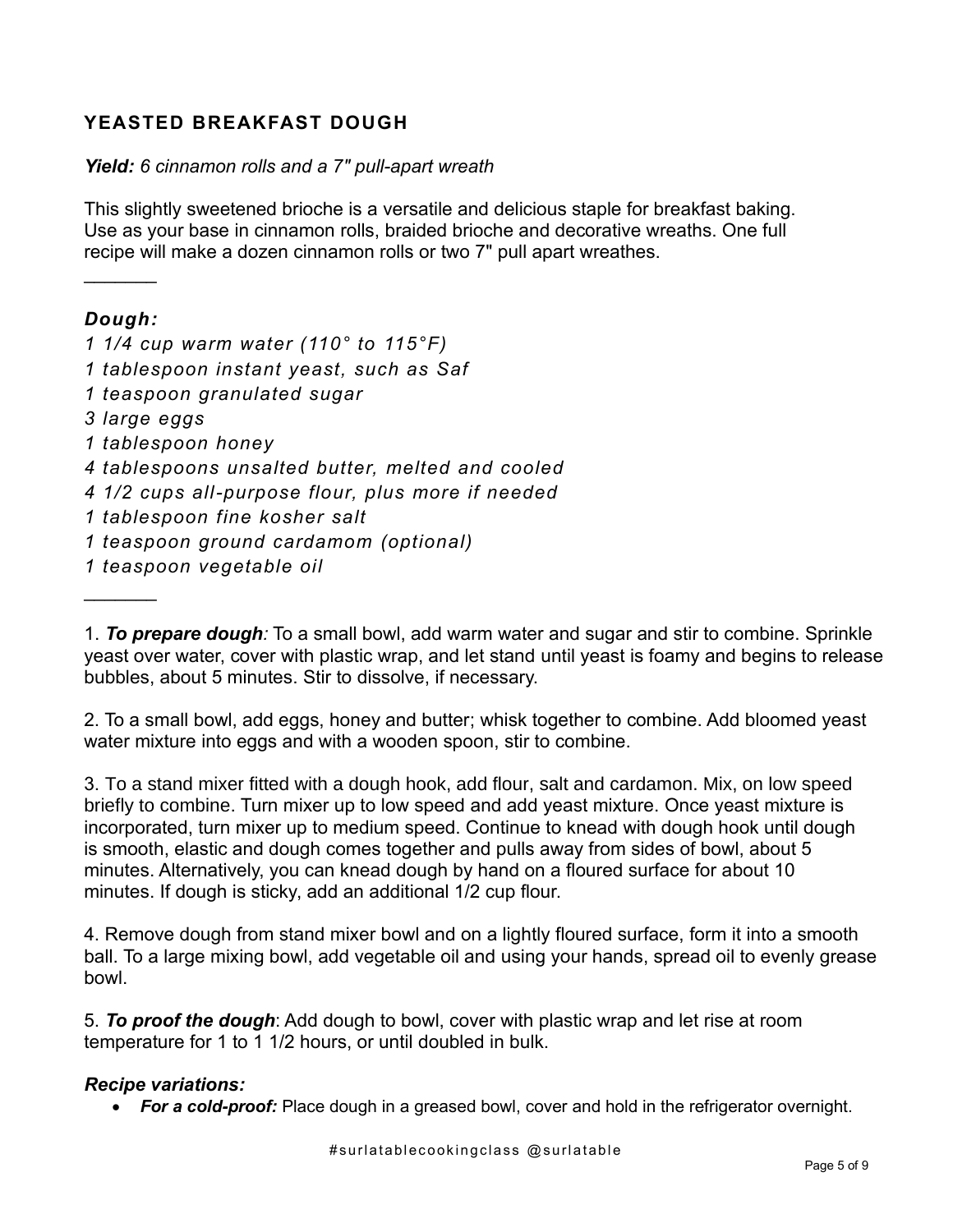#### **FROM-SCRATCH CINNAMON ROLLS**

#### *Yield: 6 large rolls*

This recipe easily doubles to make cinnamon rolls for a crowd or bake enough to freeze and thaw for an anytime treat.

*1/2 recipe yeasted breakfast dough, up through the first proof (recipe included)*

#### *Filling:*

 $\frac{1}{2}$ 

*1/3 cup firmly packed light brown sugar 1 1/2 teaspoons ground cinnamon 1/2 teaspoon fine kosher salt 1/4 cup (1/2 stick) unsalted butter, softened*

#### *Frosting:*

*2 tablespoons unsalted butter, room temperature 2 cups confectioners' sugar 1/8 teaspoon fine kosher salt 3 to 4 tablespoons whole milk*  $\frac{1}{2}$ 

Lightly grease an 8 x 8" pan or an 8" round cake pan.

1. *To prepare filling:* To a small bowl, whisk together brown sugar, cinnamon and salt; set aside.

2. *To assemble rolls*: On a lightly floured work surface, roll the dough into an 8 x 9" rectangle. Using an offset spatula, spread dough evenly with softened butter. Sprinkle butter evenly with cinnamon-sugar mixture.

3. Starting with one long side, gently roll dough into a log, pinching edge to seal and resting log on seam.

4. Using a sharp knife or unflavored dental floss, cut log into 6, 1 1/2" pieces. Transfer rolls to prepared pan and arrange roll cut side up.

5. *To proof rolls*: Loosely cover pan with plastic wrap and let rolls rise at room temperature until nearly doubled, about 45 minutes to 1 hour.

6. Preheat oven to 350°F.

7. *To bake rolls*: Remove plastic wrap and transfer proofed rolls to preheated oven. Bake until rolls are golden brown, 25 to 30 minutes, rotating pan back to front after 15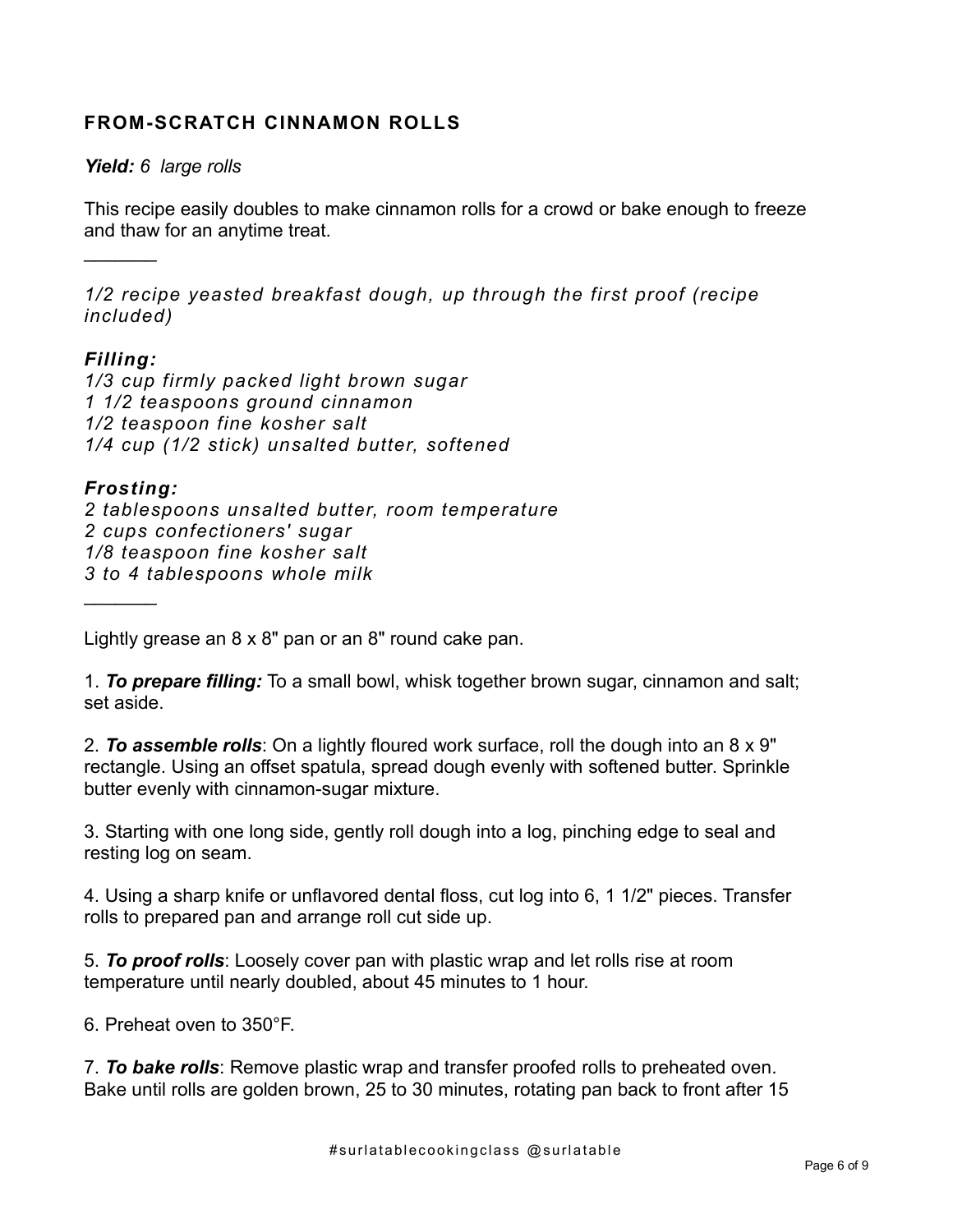minutes. Remove rolls from oven, and cool for at least 20 minutes before frosting.

8. *To prepare frosting:* To a medium bowl, whisk frosting ingredients, using enough milk to make a soft, spreadable frosting. Using an offset spatula, spread frosting evenly over rolls.

9. Serve immediately.

#### *Recipe variations*:

- Add 1/4 cup of toasted and finely chopped pecans or walnuts to filling before rolling.
- *To bake the next morning:* Cover sliced rolls with plastic wrap in prepared baking dish and proof in refrigerator overnight. In the morning, following baking instructions above.
- *To freeze:* Wrap prepared and un-proofed log in several layers of plastic wrap and freeze for up to 2 months. 24 hours before baking, fully defrost log in refrigerator. Slice, proof and bake following instructions above.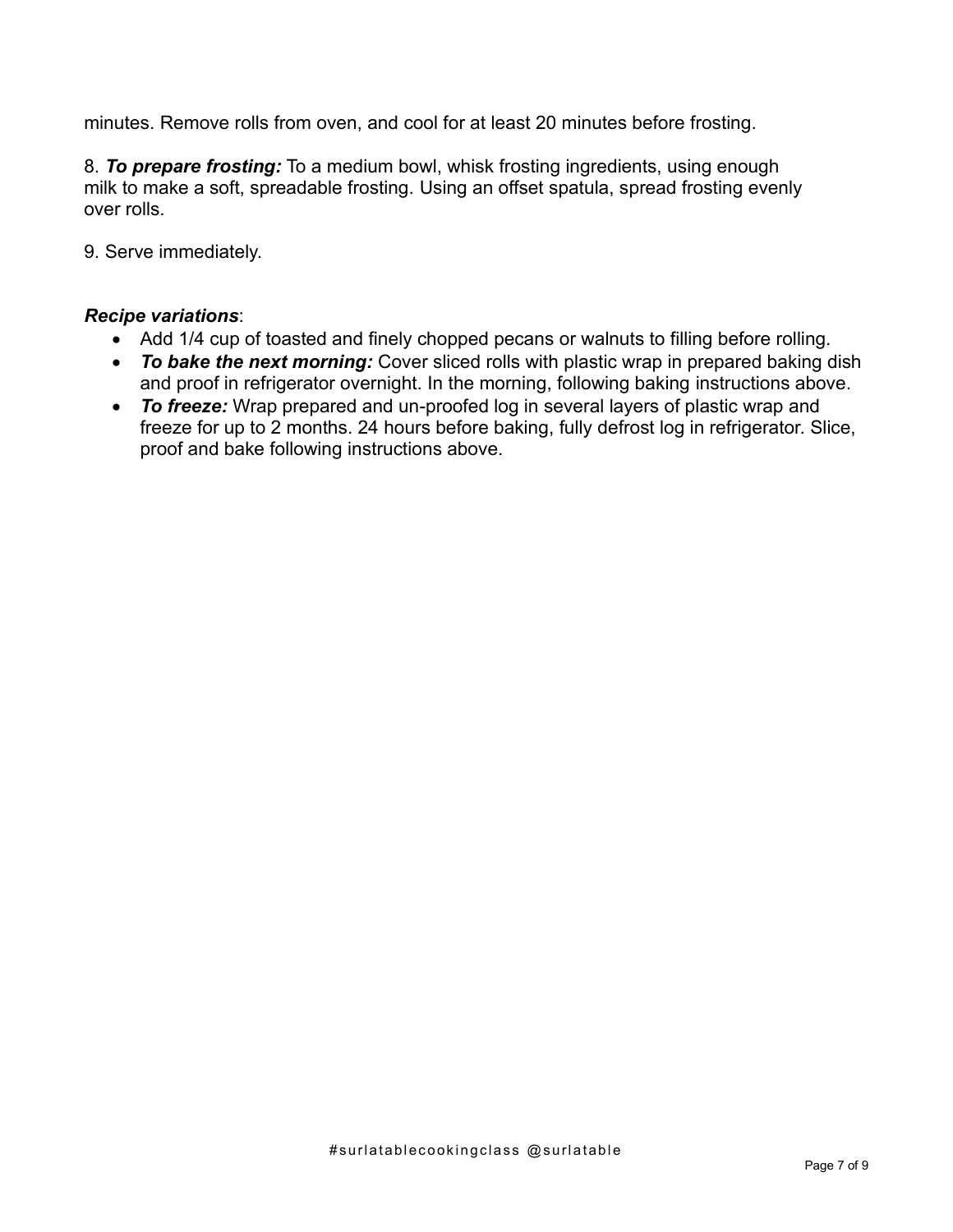#### **RASPBERRY CARDAMOM SNOWFLAKE PULL-APART WREATH**

*Yield: 1, 7" wreath*

 $\frac{1}{2}$ 

*1/2 recipe yeasted breakfast dough (recipe included)*

#### *Raspberry filling:*

*1/3 cup raspberry jam 1/4 teaspoon ground cardamom Zest from 1/2 lemon Pinch of fine kosher salt*

#### *Glaze:*

 $\frac{1}{2}$ 

*1/4 cup heavy whipping cream Zest from 1/2 lemon 1/2 teaspoon lemon juice 1/4 cup confectioners' sugar Pinch of fine kosher salt*

*1 egg and 1 tablespoon whole milk or heavy cream, whisked , for egg wash Confectioners' sugar for dusting (optional)*

Line a rimmed baking sheet with parchment paper.

1. *To prepare filling*: To a small bowl, whisk together all ingredients until combined. Set aside.

2. *To shape wreath*: Line a 1/2 sheet pan with parchment paper. On a lightly floured work surface, press air out of proofed dough by gently flattening it with your hands. Shape dough into a square. Cut dough evenly into 4 pieces and form each piece into a smooth ball. Dust tops of each ball with a scant amount of flour. With a rolling pin, roll each ball into a 7" circle. Transfer 1 circle of dough to prepared sheet pan. Portion 1/3 of filling into center of dough circle. Using an offset spatula or the back of a spoon, spread entire surface of dough with an even layer of filling, leaving a 1/2" border. Repeat with 2 more layers and remaining filling. Top with final dough circle.

3. Gently place a 2" wide drinking glass or round cookie cutter in center of your dough as a guide. Using a sharp knife cut dough into 4 equal triangles. Do not cut through center. Cut each triangle into 4 equal pieces for a total of 16 triangles. Remove glass or round cookie cutter. Lift edges of 2 adjacent wedges and twist them away from each other twice. Pinch ends together to seal. Repeat with remaining wedges.

4. *To proof the wreath*: Cover shaped wreath with butter or oil greased plastic wrap and let rise 45 minutes.